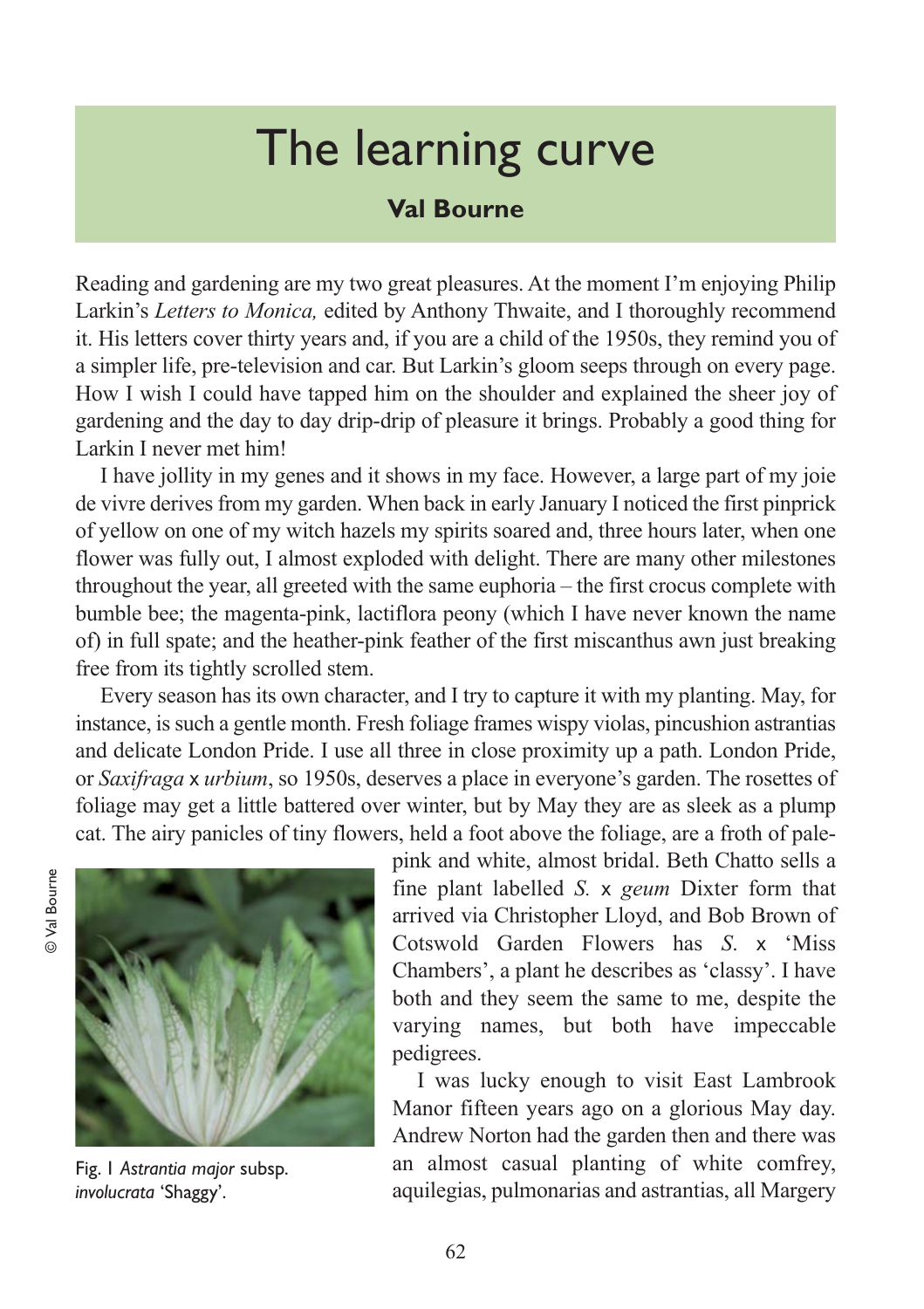Fish specialities. They caught the softness of the season perfectly. If you can find *Astrantia major* subsp. *involucrata* 'Shaggy' (fig. 1), a cool, green-veined, white astrantia with very large starry flowers, and then find it a dappled-shade position on moist soil, it will delight you. Often thought to have been found in Margery Fish's garden, it was not so: she writes in *Cottage Garden Flowers* about a large, shaggy, green and white astrantia growing in Gloucestershire gardens and records that she had been given a plant; it must have become 'Shaggy'.

Imposters are many, but the Plant Heritage Collection holder Bob Taylor does have the real 'Shaggy'. He is now based at Field House Nursery near Gotham in Nottinghamshire – with Val Woolley's auriculas. I feel a trip coming on!

'Shaggy' takes time to settle: it will only produce really large flowers after being established for three to four years, so be patient. It is the top flower that is largest of all. Dappled shade is ideal for this and all dark astrantias. Use them among hybrid hellebores,

as they follow on after the hellebores have faded. Palepink astrantias like 'Buckland' prefer more sun and they flower for many weeks. I am very fond of 'Stonehouse Perpetual', a subtle pink and green astrantia that flowers and flowers. Beth Chatto sells it and David Ward ( her propagator) kindly sent me a plant. It was discovered at Louisa Arbuthnott's Stone House Cottage Nursery near Kidderminster. I mentioned her walled garden and tender rarities last time.

The addition of *Viola cornuta* (fig. 2), elegant, foothigh plants with very green crinkled foliage and airy flowers, adds more gentility. These 'winged violets'

should never be confused with pansies. Their dainty, wispy flowers arrive in May and, if cut back hard, a second August flush will appear. Then all cornutas need to be cut back hard again by the first week in September. This spurs them on to produce a compact mat of foliage, allowing them to overwinter.

E. A. Bowles, the distinguished garden writer and wealthy gentleman-gardener, admired May greatly. He wrote 'if a fairy godmother or a talking fish offered me three wishes... one would have to be to have the clock stopped on a fine morning towards the end of May.' Every committed gardener will applaud his choice. His wish was granted: he died, one week short of his eighty-ninth birthday, in 1954 on a May day.

But time doesn't stand still, and the garden moves to midsummer, and this is when so many plants with a wildflower persona come in pastel shades of blue and pink. Campanulas have a special place in my heart, and many of us grow *C. lactiflora* with its wide head of flowers. 'Prichard's Variety' has a reputation for being the deepest-blue but perhaps the true plant has been lost. The RHS trial that's just begun at Wisley may provide an answer to the enigma. 'Loddon Anna' is a cool pink raised on the banks of



Fig. 2 *Viola cornuta*.